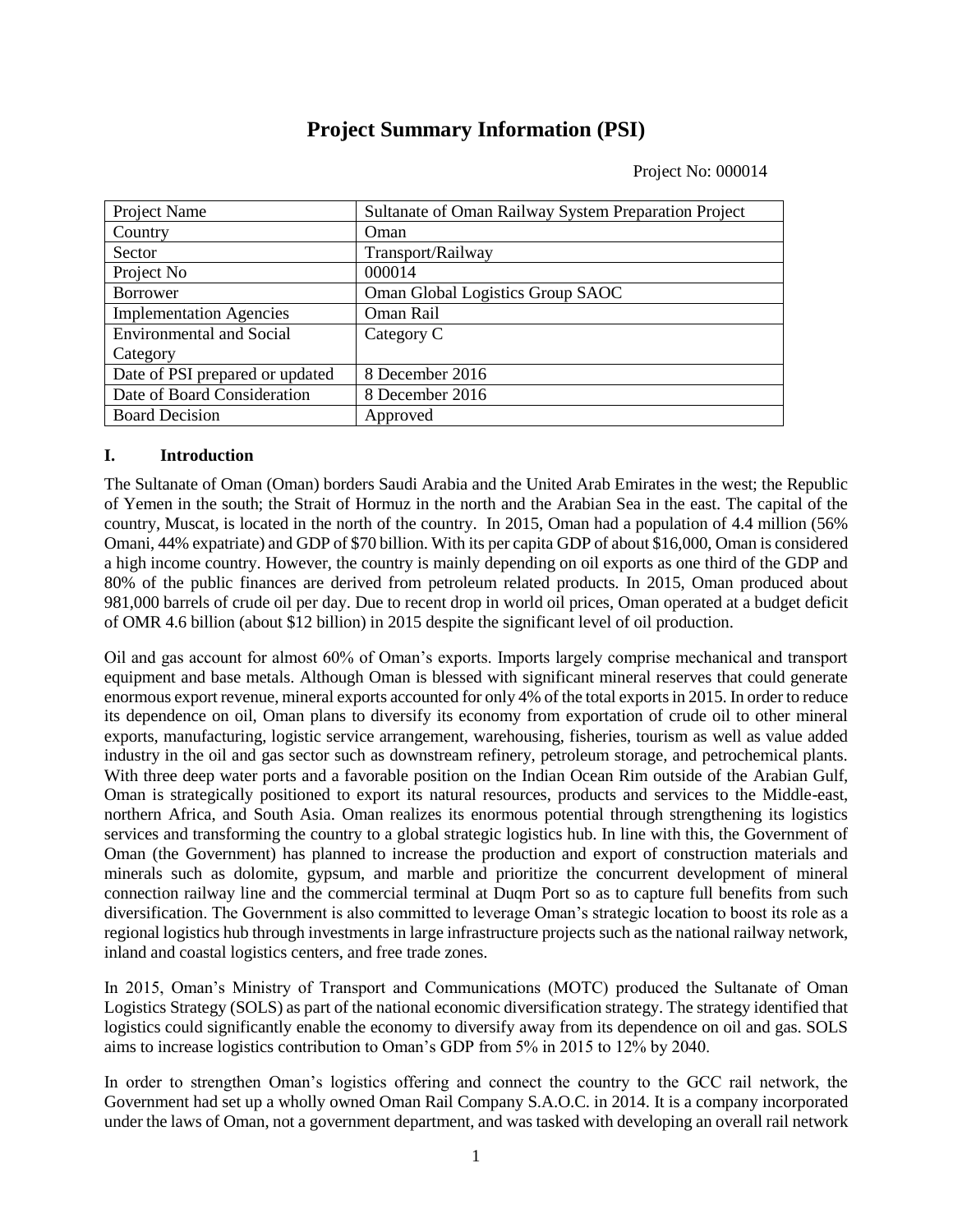(about 2,135 km) in the country, which is to be completed through two phases. Phase 1 will connect Oman's three deep seaports with the GCC railway network as well as with the inland mineral resources, and Phase 2 will connect various major cities of Oman. The Oman railway network has been divided into nine Segments. Segments 1- 4 are planned to be constructed under Phase 1 and Segments 5 to 9 under Phase 2.

In line with the decision of the Oman's Financial and Energy Resources Council, Oman Rail Company S.A.O.C. in June 2016 was renamed as Oman Global Logistics Group S.A.O.C. (OGLG) under the Companies Act. Subsequently, Oman Rail Company LLC (Oman Rail). OGLG is a wholly owned by the Oman's Ministry of Finance (MOF) and it owns Oman rail and 12 other entities, consolidating all the government investments in the ports, free trade zones, rail, maritime and land transport companies (Annex 7). A key mandate for OGLG is the implementation of the SOLS, under the direct supervision of the MOTC. A key drive in the implementation of SOLS will be to activate the role of the private sector in nurturing logistics through joint investments and innovation, as well as developing national capacity and capability in order to unleash the potential of employment opportunities. The Group is also mandated to take the necessary measures to implement the policies drawn by the government, including the coordination and integration between the government agencies concerned to achieve OGLG's investment and development objectives.

As a commercial entity, OGLG has more flexibility to tap additional resources, when needed, than would be the case if it was a government department. However, to procure any goods, works, and services, OGLG has to strictly follow Oman's Tender Law, which requires international procurement standards for ensuring fairness and transparency. The MOTC remains the regulator and policy setter across the logistics sector.

As a result of falling oil prices, members of the GCC have agreed to defer the completion date of GCC railway from the existing target of end-2018 to a later date, to be decided by GCC members in the near future. In light of this revision, Oman Rail has prioritized the development of Segment 4D (a mineral line in the south of Oman) with a view to providing low-cost rail transport connectivity to Oman's fledgling mineral industry by reducing logistics bottlenecks to bring significant economic value to Oman.

## **II. Project Objectives and Expected Results**

The objective of the Project is to achieve full readiness for the construction of a new railway system that will support the Sultanate of Oman with the diversification of its economy and to develop the Sultanate of Oman's position as a transport hub and as an exporter of minerals. This readiness comprises: (a). completion of design and tender documents for the intended Engineering, Procurement, and Construction (EPC) contracts for the mineral lines; (b) advance procurement for the works, goods and services; and (c) capacity building of Oman Rail in institutional, regulatory, operational and commercial development for ensuring the sustainability of railway operations.

#### **III. Project Description**

Following are the planned activities under the Project:

#### **Part 1. Consultancy Service**

- a) **Railway System Design and Procurement:** This includes the provision of technical, environmental, social and commercial advisory services for the entire railway system design and procurement, including, inter alia, the engineering services for the railway system development, including infrastructure, rail compatible mining and industrial terminals, and port rail terminals and facilities, development of planning activities supported by specialized simulations in order to define the specific terminal and facility types required to develop the operations of Oman Rail heavy haul freight systems, mixed use systems and mass transit systems.
- b) **Institutional Development for Sector Readiness**: This includes the provision of advisory services to support the institutional development required for operating and maintaining freight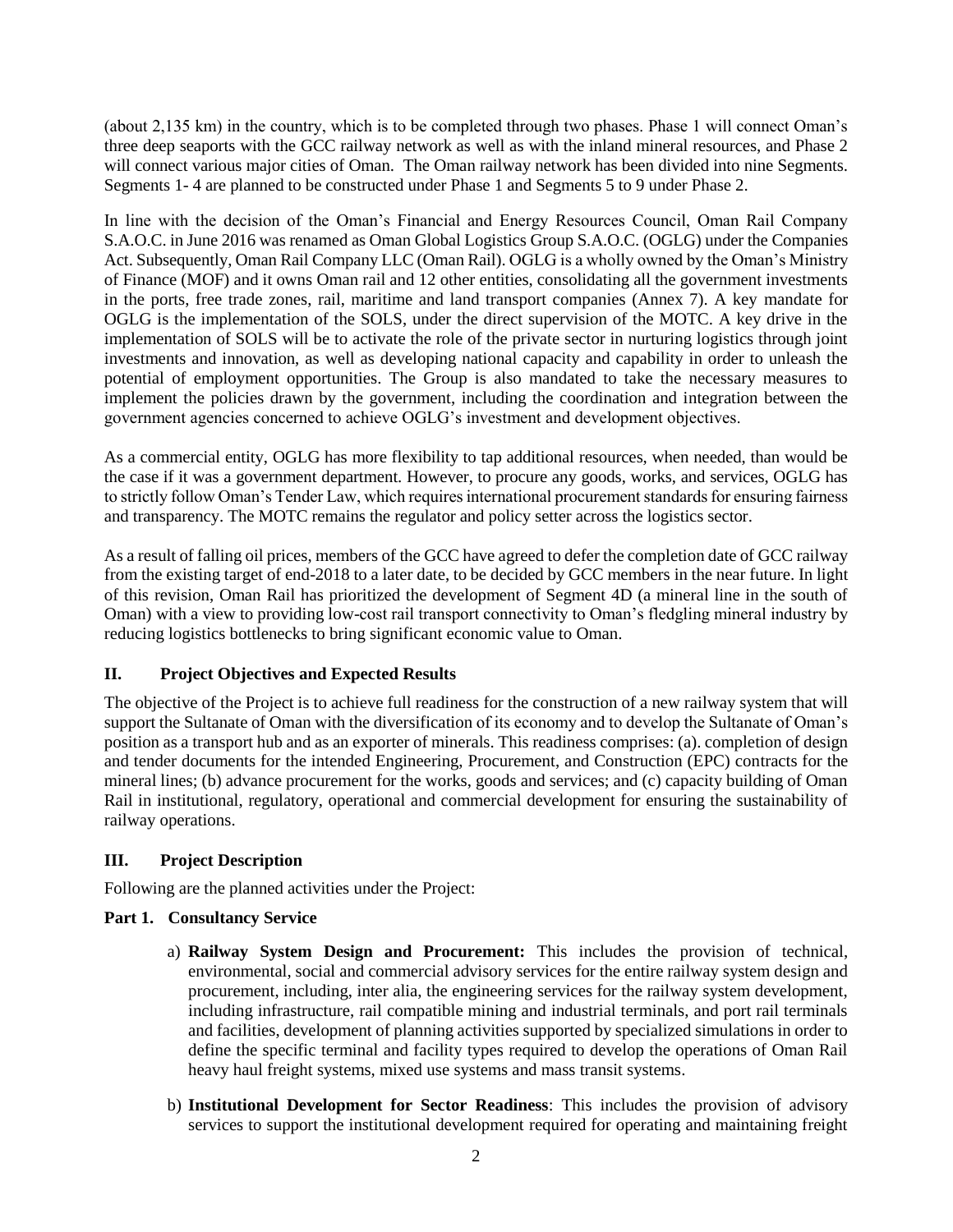and network operations, including, inter alia, (i) assistance with creating the organization and ensuring operational readiness for freight and network operations and maintenance; (ii) ensuring the provision of safe and efficient operation and maintenance (O&M); (iii) development of a profitable business plan and a successful disengagement and handover of the freight and network to Oman Rail; (iv) training and capacity building of Oman Rail's employees through suitable staff development, and performance management; (v) providing rail expertise to support functions to support freight and network operations.

c) **Baseline Surveys (land, socio-economic, and environment):** This includes (i) Carrying out route surveys of all affected lands and properties, data acquisition from authorities and land owners, plot and land inventories, field verification, and aerial mapping, based on which the resettlement and land acquisition framework/plan will be prepared by the relevant authorities; and

(ii) Carrying out the following activities (1) the preparation of environmental and social studies for planning and preparation of the railway network, such studies to include the preparation of a strategic environmental and social assessment, project specific environmental and social assessment, environmental and social management plan and a resettlement and land acquisition framework/plan, and (2) training of the Borrower's and Oman Rail's staff on these issues, and advisory support.

d) **Legal Services for Preparation of Contracts:** This includes the provision of legal services to support the development and finalization of all contracts needed for the construction and the commercial development of the new railway system, including profiling forms of contracts, determining Oman Rail's risk appetite and allocation, drafting contracts and assisting with the negotiation of contracts, performing legal due diligence on major construction tenders, and any related services as required.

## **Part 2. Office Equipment**

This part includes the procurement of miscellaneous office equipment required for the dayto-day Project activities.

## **Part 3. Project Management**

This includes the provision of technical advisory services and logistical assistance for the management of the Project.

## **IV. Environmental and Social Category**

The Project has been placed in Category C under the provisions of AIIB's Environmental and Social Policy (ESP), since this is a preparatory phase that supports studies, institutional development and capacity building, and no physical works are to be carried out during these studies. Activities under the Project will support the preparation of environmental and social studies for planning and preparation of the railway, training of OGLG and Oman Rail staff on these issues, and advisory support. It is anticipated that studies would include the preparation of a strategic environmental and social assessment, project specific environmental and social assessment, environmental and social management plan and a resettlement and land acquisition framework/plan. The environmental and social documents prepared under the Project will refer to relevant Omani legislation and the ESP. This will include the use of public consultation and disclosure, as appropriate, to support the preparation of the studies.